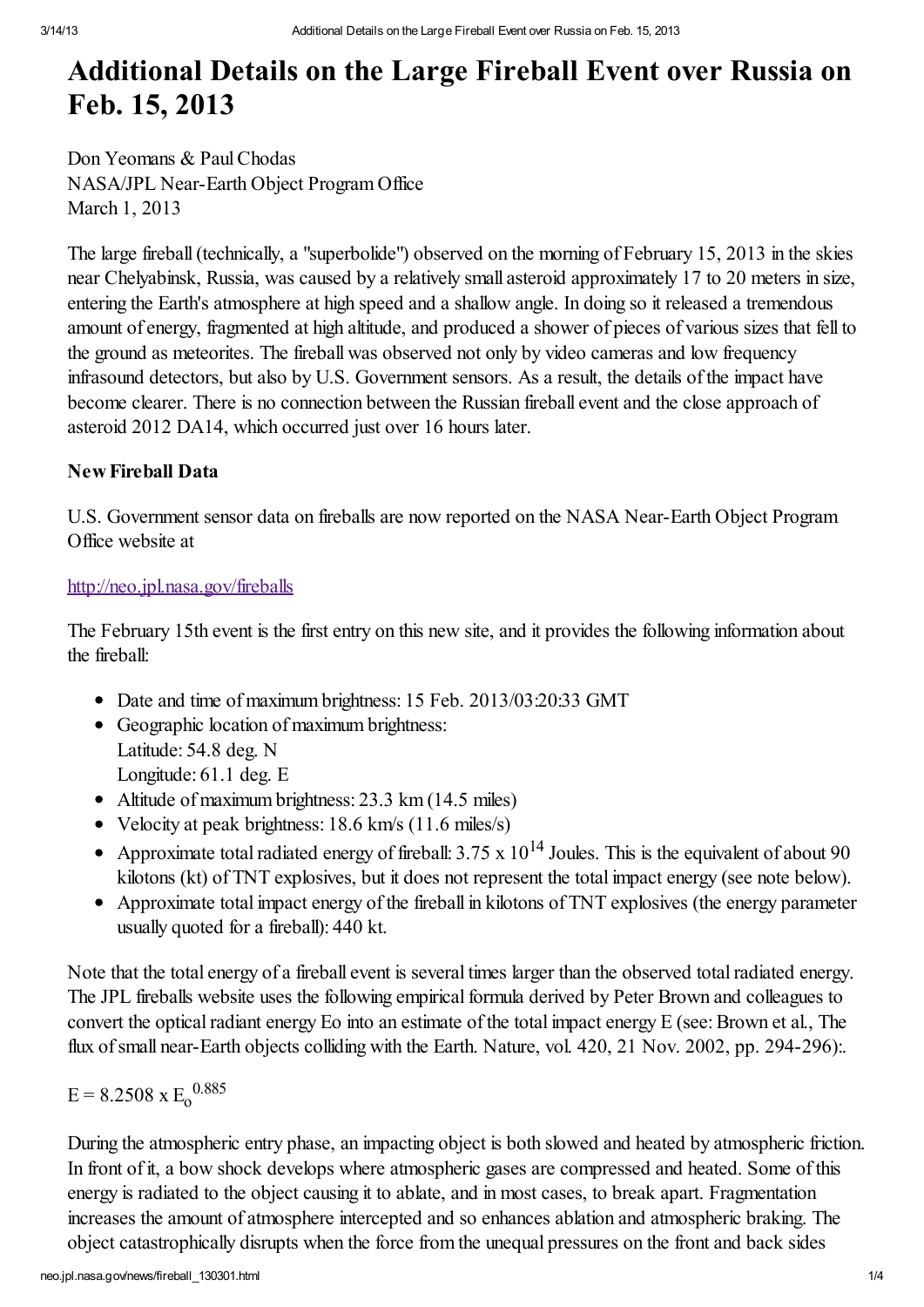exceeds its tensile strength.

This was an extraordinarily large fireball, the most energetic impact event recognized since the 1908 Tunguska blast in Russian Siberia.

The meteorites recovered from the Chelyabinsk fireball are reported to be ordinary chondrites, which have a typical density of about 3.6 g/cm<sup>3</sup>. Given the total energy of about 440 kt, the approximate effective diameter of the asteroid would be about 18 meters, and its mass would be roughly 11,000 tons. Note that these estimates of total energy, diameter and mass are very approximate.

## Where Did the Chelyabinsk Impactor Come From?

An approximate path for the Chelyabinsk impactor can be calculated from the newly released fireball data. (A similar calculation can be made from analysis of video records of the event; both methods yield similar results.) The first diagram shows the ground track of the impactor over the last minute or so before impact. The altitudes along this ground track have been called out and the asterisk on the path indicates the point of peak brightness, just south of Chelyabinsk.



## Chelyabinsk Impactor Ground Track

Diagram 1: Ground track of impactor showing altitude values along the track

The second diagram shows the impactor's final trajectory over the last several hours, as it approached the Earth along a direction that remained within 15 degrees of the direction of the Sun. Asteroid detection telescopes cannot scan regions of the sky this close to the Sun.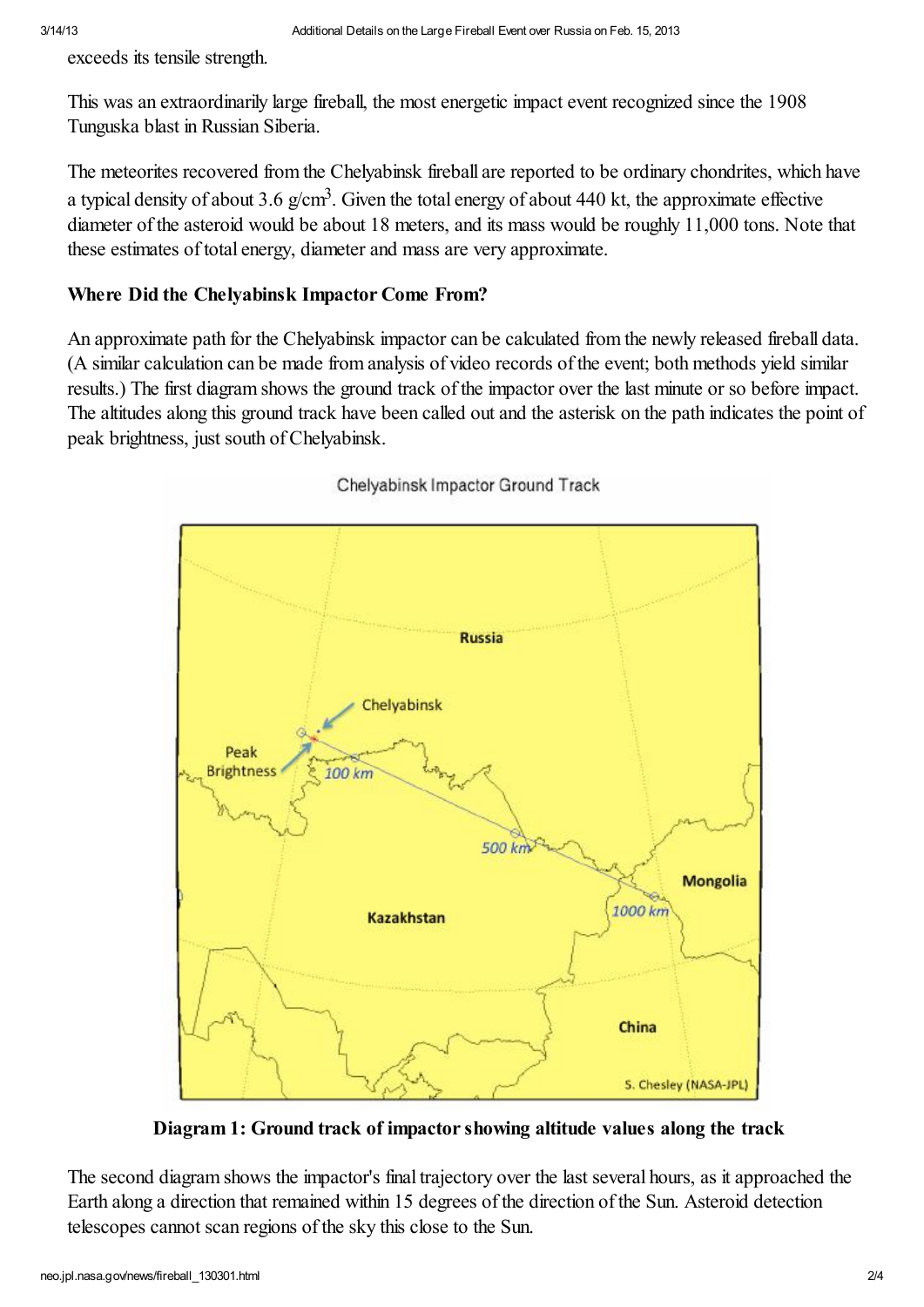3/14/13 Additional Details on the Large Fireball Event over Russia on Feb. 15, 2013



Diagram 2: Approximate final trajectory of impactor

The third diagram shows the orbit of the impactor about the Sun. The orbit reaches from the asteroid belt at its farthest from the Sun to near the orbit of Venus at its closest to the Sun. The impactor had likely been following this orbit for many thousands of years, crossing the Earth's orbit every time on its outbound leg.



Diagram 3: Heliocentric orbit of asteroid that impacted near Chelyabinsk Russia

Was the Chelyabinsk Fireball Related to the Close Approach of Asteroid 2012 DA14?